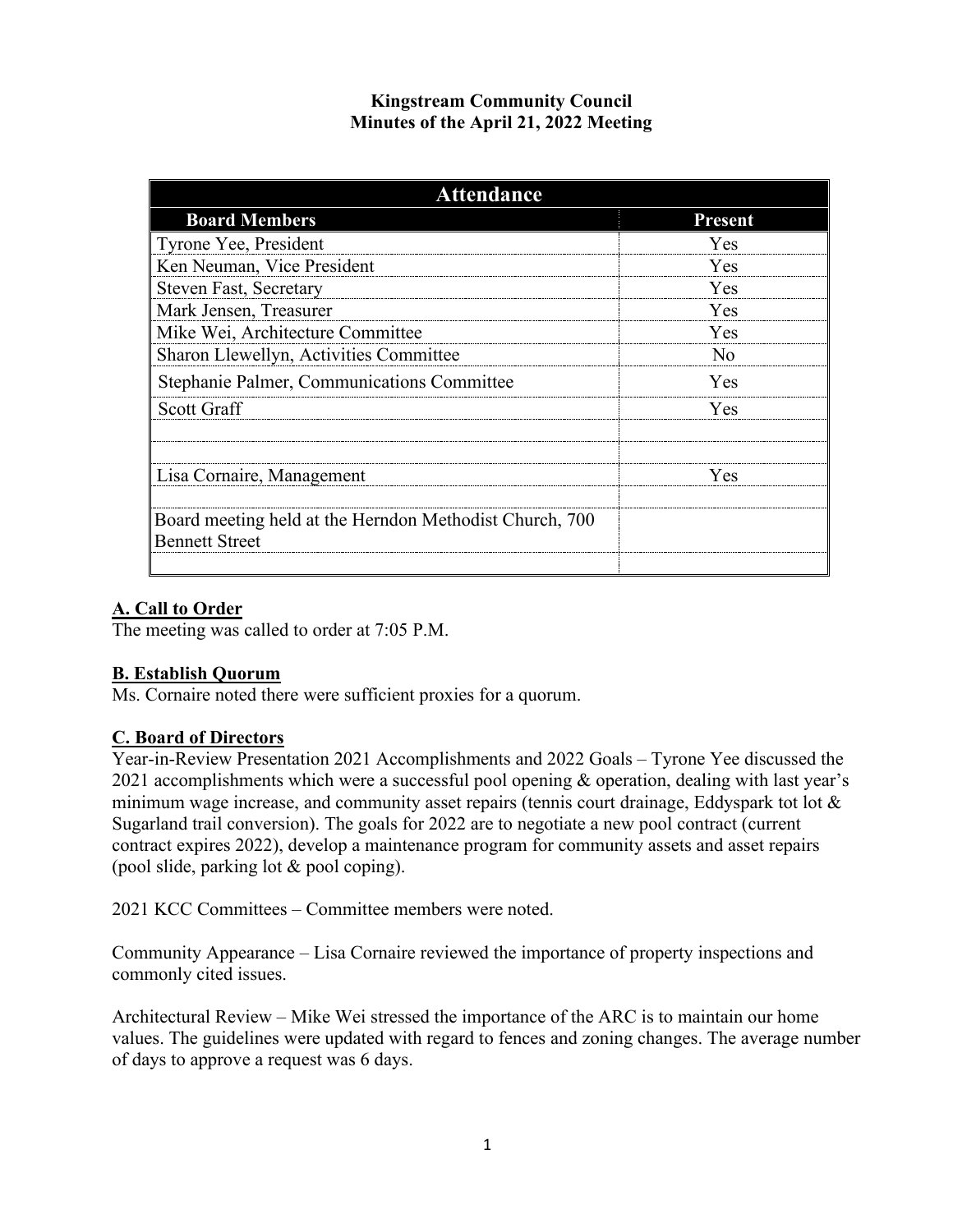Landscape Committee – Ken Neumann thanked the volunteers for their hard work, regarding the community clean up and the tot lot preparation. He noted the major renovations to the tennis court drainage, Sugarland Valley trail milling and the new Eddyspark Tot lot.

Pool Committee – Steven Fast noted the successful operation of the pool in 2021 and noted minor maintenance items to be corrected before this year's opening. The pool contract will need to negotiate since the current contract expires this year.

Communications Committee – Stephanie Palmer thanked the volunteers for their efforts in running the community's Facebook page and website. She noted the success of these tools in communicating with the community.

Outreach Committee – Scott Graff reviewed the successful community cleanup, Halloween block party, and Halloween & Christmas Decoration contests. New homeowners are given a welcome gift and an information about the Kingstream community.

Finance Committee – Mark Jensen reviewed what our operating and reserve accounts do for the community. He gave a breakdown of how dues income is spent by the board. Tyrone Yee reviewed the major repairs accomplished from 2017 to 2021 paid from the reserves account. An estimate for repairs for the next three years was provided. 2021 reserve contributions details were listed. The reserve balance at the end of 2021 was \$586k (including a \$24k prepayment) and has been fully funded since 2015. A new reserve study was also completed in 2021. The reserve study concluded the community assets and reserve funds are in excellent condition.

Concluding Remarks – Tyrone Yee restated the excellent condition of the community's assets and reserves. Operating expenses continue to be well managed.

## **D. Homeowner Q & A, Open Forum**

Multiple homeowners thanked the board for their efforts on behalf of the community. Concern: Given the high pool usage, can the Board consider an additional lifeguard. Concern: The Board needs to address term limits for board members.

## **E. Nomination of Directors**

The nominees were introduced:

- 1. Chris Bollerer
- 2. Peter Mech
- 3. Katie Schuster
- 4. Ian Slimon
- 5. Mike Wei

## **F. Appointment of Inspectors of Election**

Three homeowners volunteer to be election inspectors.

#### . **G. Election**

Election results tabulated by inspectors.

## **H. Announcement of Election Results**